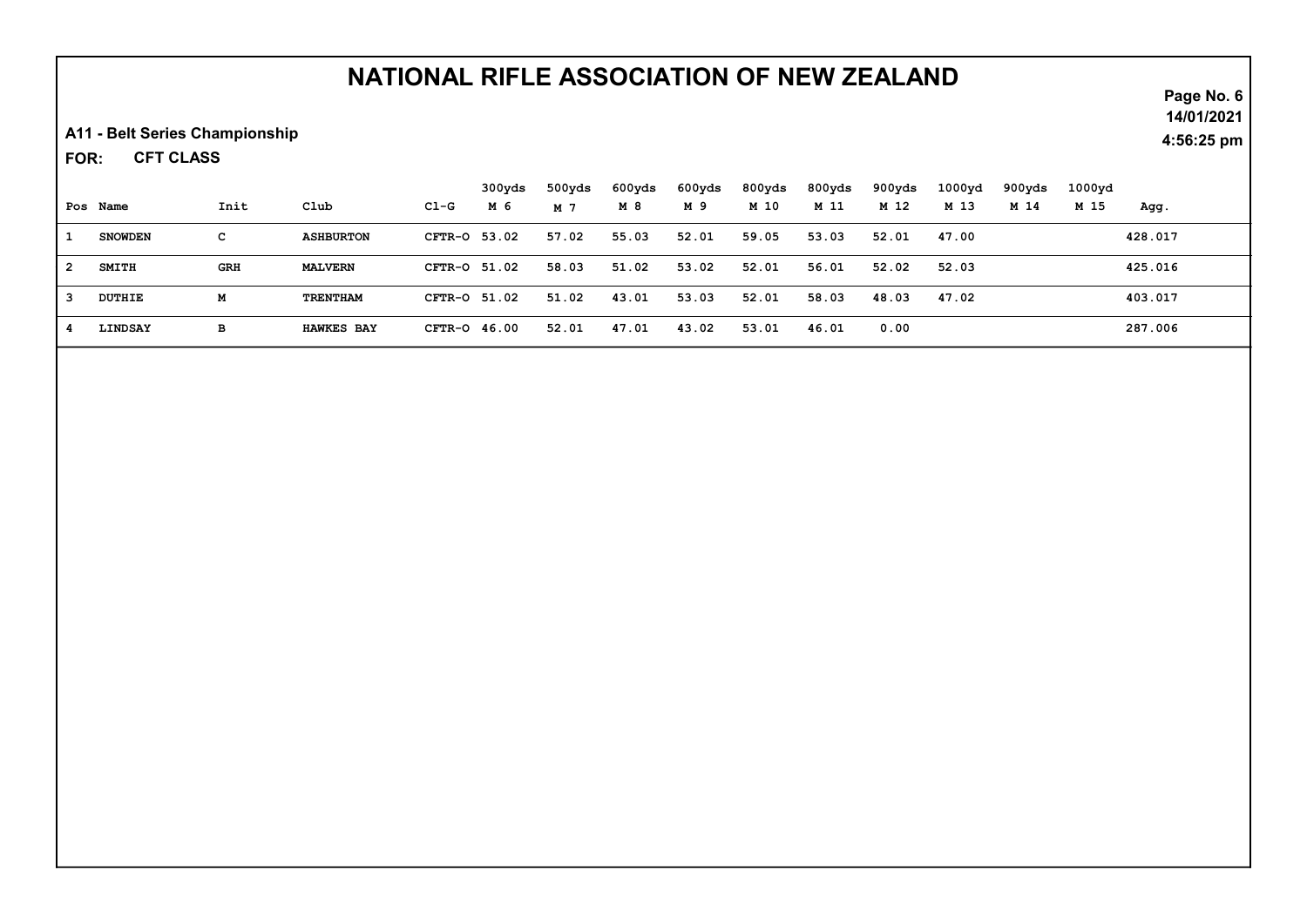## NATIONAL RIFLE ASSOCIATION OF NEW ZEALAND

A11 - Belt Series Championship

FO CLASS FOR:

|                 |                   |               |                   |        | 300yds | 500yds         | 600yds | 600yds | 800yds | 800yds | 900yds | 1000yd | 900yds | 1000yd |         |
|-----------------|-------------------|---------------|-------------------|--------|--------|----------------|--------|--------|--------|--------|--------|--------|--------|--------|---------|
|                 | Pos Name          | Init          | C1ub              | $CL-G$ | M 6    | M <sub>7</sub> | M8     | M 9    | M 10   | M 11   | M 12   | M 13   | M 14   | M 15   | Agg.    |
| $\mathbf{1}$    | <b>HUGHES</b>     | IR            | <b>CHELTENHAM</b> | $FO-O$ | 60.06  | 59.05          | 58.04  | 60.06  | 60.09  | 60.09  | 57.02  | 56.03  |        |        | 470.044 |
| $\mathbf{2}$    | <b>CHUI</b>       | M             | <b>ASHBURTON</b>  | $FO-O$ | 59.05  | 60.05          | 59.06  | 59.01  | 59.09  | 59.05  | 56.01  | 57.04  |        |        | 468.036 |
| 3               | <b>KAPENE</b>     | s             | <b>GISBORNE</b>   | $FO-O$ | 59.03  | 60.06          | 55.03  | 59.03  | 59.04  | 58.03  | 59.04  | 56.01  |        |        | 465.027 |
| 4               | <b>GRIMSEY</b>    | L.            | <b>ASHBURTON</b>  | $FO-O$ | 60.08  | 59.07          | 59.03  | 53.01  | 59.04  | 60.04  | 59.03  | 54.01  |        |        | 463.031 |
| 5               | <b>MCLAY</b>      | s             | TE PUKE           | $FO-O$ | 60.06  | 60.08          | 58.03  | 51.01  | 60.05  | 60.07  | 59.09  | 54.05  |        |        | 462.044 |
| 6               | <b>KERRIDGE</b>   | $\mathbf{R}$  | TE PUKE           | $FO-O$ | 60.07  | 59.06          | 57.03  | 54.03  | 60.06  | 60.06  | 59.06  | 51.02  |        |        | 460.039 |
| $7\phantom{.0}$ | <b>MEEHAN</b>     | D             | <b>CLEVEDON</b>   | $FO-O$ | 60.05  | 58.03          | 54.01  | 57.02  | 60.05  | 59.05  | 56.01  | 50.02  |        |        | 454.024 |
| 8               | <b>HUNT</b>       | c             | <b>KARORI</b>     | $FO-O$ | 59.04  | 59.04          | 57.01  | 55.03  | 59.06  | 57.05  | 56.00  | 50.00  |        |        | 452.023 |
| 9               | <b>TEAGUE</b>     | SP            | TE PUKE           | $FO-O$ | 58.03  | 58.05          | 51.03  | 57.02  | 58.04  | 57.05  | 54.02  | 55.01  |        |        | 448.025 |
| 10              | MAY               | IS            | <b>WHANGAREI</b>  | $FO-O$ | 58.04  | 57.03          | 56.02  | 50.01  | 60.08  | 58.03  | 55.03  | 52.00  |        |        | 446.024 |
| 11              | <b>NEAL</b>       | PA            | <b>CLEVEDON</b>   | $FO-O$ | 55.02  | 56.04          | 55.00  | 57.01  | 59.03  | 59.04  | 54.03  | 51.01  |        |        | 446.018 |
| 12              | <b>DUCKETT</b>    | $\mathbf{FM}$ | <b>MASTERTON</b>  | $FO-O$ | 59.04  | 58.04          | 49.00  | 58.03  | 59.04  | 58.03  | 49.00  | 54.03  |        |        | 444.021 |
| 13 <sup>7</sup> | <b>HOWL</b>       | SB            | <b>CHELTENHAM</b> | $FO-O$ | 60.09  | 60.04          | 51.01  | 56.02  | 59.03  | 56.04  | 50.02  | 50.01  |        |        | 442.026 |
| 14              | <b>SUBRITZKY</b>  | M             | <b>KARORI</b>     | $FO-O$ | 49.02  | 59.04          | 57.04  | 55.01  | 57.04  | 60.08  | 55.01  | 47.00  |        |        | 439.024 |
| 15              | <b>MOFFATT</b>    | SK            | <b>CLEVEDON</b>   | $FO-O$ | 56.03  | 56.02          | 52.01  | 54.00  | 59.05  | 58.02  | 49.00  | 49.01  |        |        | 433.014 |
| 16              | <b>BARKHUIZEN</b> | s             | <b>CLEVEDON</b>   | $FO-O$ | 59.03  | 57.01          | 54.01  | 48.00  | 56.03  | 54.01  | 52.02  | 53.01  |        |        | 433.012 |
| 17              | <b>MOSES</b>      | MK            | <b>CLEVEDON</b>   | $FO-O$ | 57.03  | 54.01          | 55.02  | 52.00  | 57.04  | 60.04  | 48.00  | 49.01  |        |        | 432.015 |

Page No. 7 14/01/2021

4:56:25 pm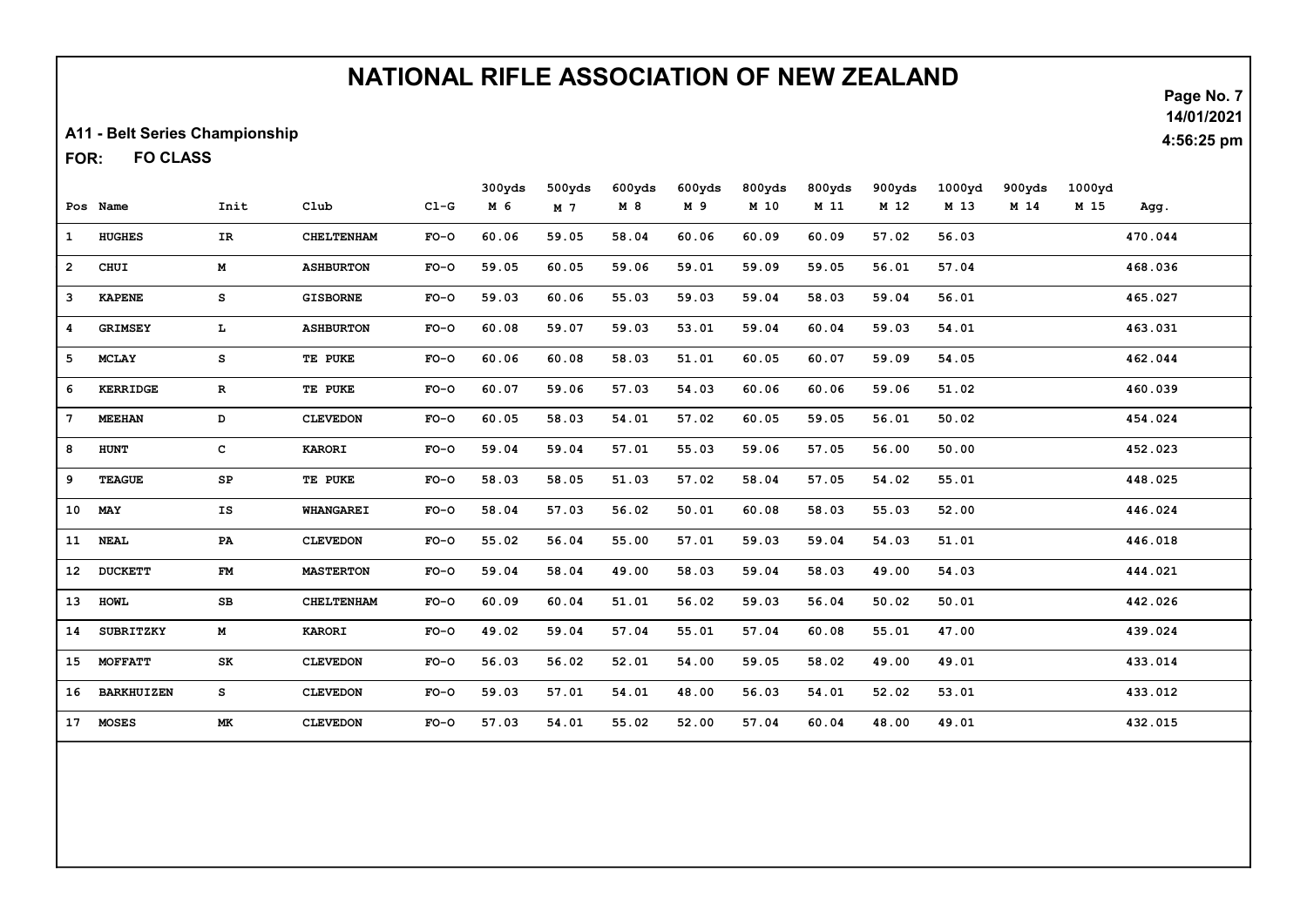| NATIONAL RIFLE ASSOCIATION OF NEW ZEALAND<br>A11 - Belt Series Championship<br><b>FPR CLASS</b><br>FOR: |      |                  |        |               |                          |              |               |                |                |                |                |                | Page No. 8<br>14/01/2021<br>4:56:25 pm |         |
|---------------------------------------------------------------------------------------------------------|------|------------------|--------|---------------|--------------------------|--------------|---------------|----------------|----------------|----------------|----------------|----------------|----------------------------------------|---------|
| Pos Name                                                                                                | Init | C1ub             | $C1-G$ | 300yds<br>M 6 | 500yds<br>M <sub>7</sub> | 600yds<br>M8 | 600yds<br>M 9 | 800yds<br>M 10 | 800yds<br>M 11 | 900yds<br>M 12 | 1000yd<br>M 13 | 900yds<br>M 14 | 1000yd<br>M 15                         | Agg.    |
| <b>SMITH</b><br>$\mathbf{1}$                                                                            | DW   | <b>ASHBURTON</b> | FPR-O  | 59.04         | 60.04                    | 54.02        | 59.01         | 59.02          | 57.04          | 52.02          | 53.00          |                |                                        | 453.019 |
|                                                                                                         |      |                  |        |               |                          |              |               |                |                |                |                |                |                                        |         |
|                                                                                                         |      |                  |        |               |                          |              |               |                |                |                |                |                |                                        |         |
|                                                                                                         |      |                  |        |               |                          |              |               |                |                |                |                |                |                                        |         |
|                                                                                                         |      |                  |        |               |                          |              |               |                |                |                |                |                |                                        |         |
|                                                                                                         |      |                  |        |               |                          |              |               |                |                |                |                |                |                                        |         |
|                                                                                                         |      |                  |        |               |                          |              |               |                |                |                |                |                |                                        |         |
|                                                                                                         |      |                  |        |               |                          |              |               |                |                |                |                |                |                                        |         |
|                                                                                                         |      |                  |        |               |                          |              |               |                |                |                |                |                |                                        |         |
|                                                                                                         |      |                  |        |               |                          |              |               |                |                |                |                |                |                                        |         |
|                                                                                                         |      |                  |        |               |                          |              |               |                |                |                |                |                |                                        |         |